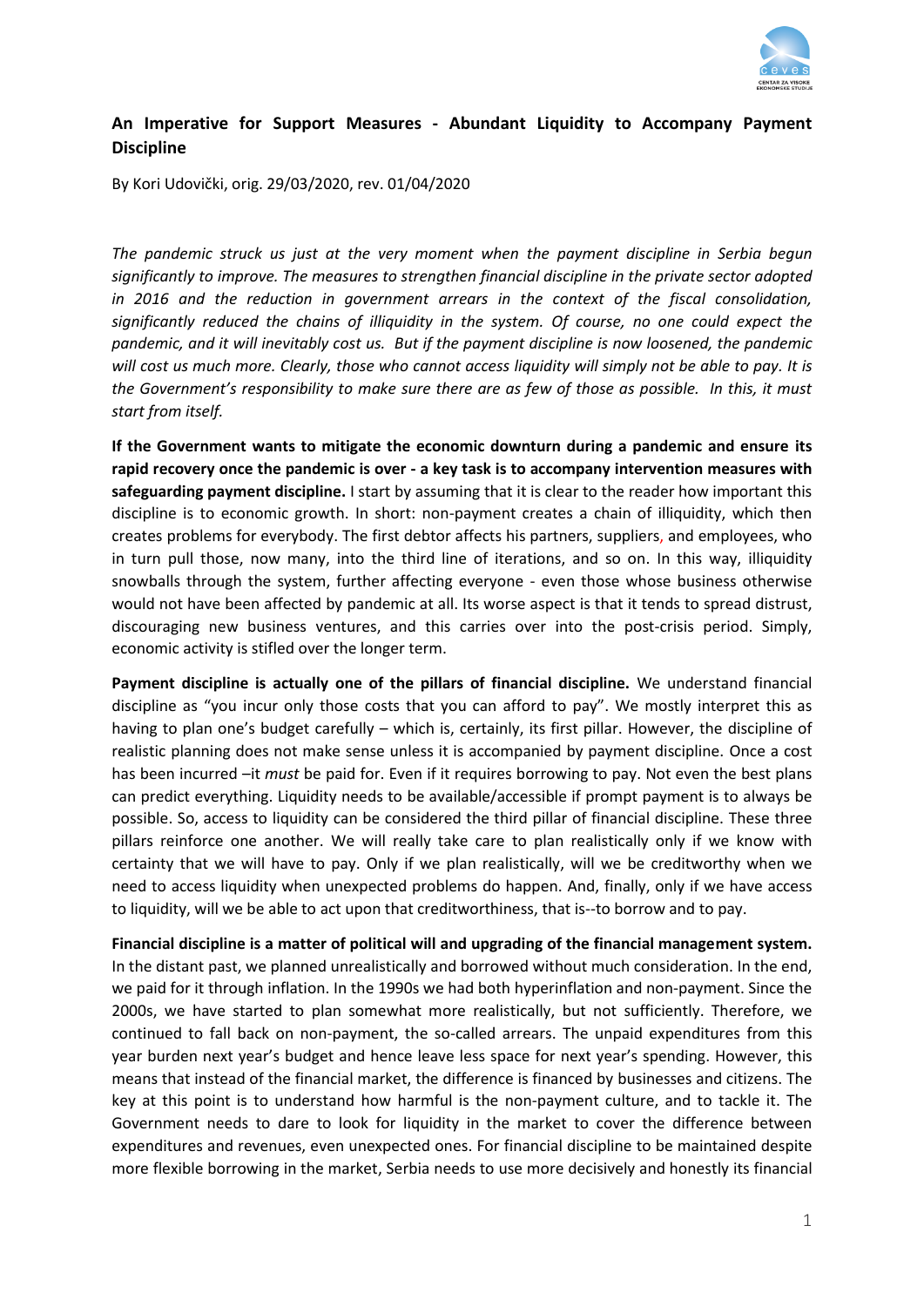

management instruments: primarily budget planning and oversight, which have been built over the past two decades.

**Controlling the level of spending by limiting payments, in a time when the state needs to stimulate economic activity by increasing the deficit, is like stepping on the gas of a car while pulling the parking brake.** It is this odd combination of actions that explains why in 2010-13 large fiscal deficits did not contribute more to growth. By the same token, a combination only in opposite directions explains how the recent sharp fiscal consolidation of 2015-2017 was not accompanied by such a larger contraction in economic growth: the tightening of the fiscal belt was accompanied by a reduction in public sector arrears giving the economy a substantial liquidity relief. It would be inexcusable if we fall into using the same wrong combination of instruments again. We need a *true* fiscal stimulus: a fiscal deficit, ie. overall public spending, paid for by adequate liquidity.

**The price of the fiscal package, as well as its allocation, will be less important than the need that it be accompanied by a clear intention to maintain a sound financial discipline and the measures to do so.** This should by no means be taken as a call to abandon reasonable budget planning. The state must weigh a very significant, but feasible package of support to the economy and citizens. In this greatly uncertain context, it is likely to err, but it should err on the side of looseness rather than tightness. We are witnessing "the mother" of unimaginable, unexpected events. Responsible planning, the first pillar of financial discipline will be observed if the plans are as realistic as possible, and then are revised as frequently as needed. The government, businesses, and citizens should certainly expect to produce much less this year, and therefore to be able to consume much less.

**If paid in liquidity, excessive spending will be punished by inflation, which then needs to be quickly corrected.** However, in its early stages of acceleration inflation would get as much production rescued as possible. Some increase in inflation should be expected and allowed, (this is a supply contraction crisis). However, if inflation starts accelerating, beyond 5-7%, then it could and should be arrested with corrective measures—tightening of *spending*, not by running arrears. Loosening of financial discipline overall, would, of course, mean repeating the biggest mistake of the past. If accompanied by excessive liquidity, it would lead to hyper-inflation. If, as is more likely, accompanied by insufficient liquidity and non-payment it would drag us into a "swamp" of unfulfilled obligations, general illiquidity and insolvency as well as distrust, putting a break on the eventual recovery for the fourth time in three decades. This, clearly, would depress economic activity for a long time to come.

## **Focus on Payment Discipline**

**In order to support payment discipline throughout the system, the government must show commitment, set an example, and pay off all its outstanding obligations.** These are still substantial. Until recently, the state was the key ingredient in the lack of payment discipline in Serbia. On the one hand, as by far the largest single buyer in the market (procurement of goods and services by the public sector amounts to about 20% of GDP), its non-payments were, and may still be, the first and the biggest link in chains of non-payment. On the other hand, it is the Government that, through its example and actions, sets the culture of (non) payment. It sets the culture by taking on (un)realistic obligations and then (not)paying them, as well as systematically enforcing discipline in the private sector. This applies to both obligations that the Government assumes itself, and to those it obliges others to enter. Say, for example, that the Government requires the corporate sector not to lay off employees. As we all know that many companies will not be able to pay them, if the Government would not provide the means for them to do it, then we would all know from the outset that the Government is counting with arrears. The culture of non-payment would start to spread.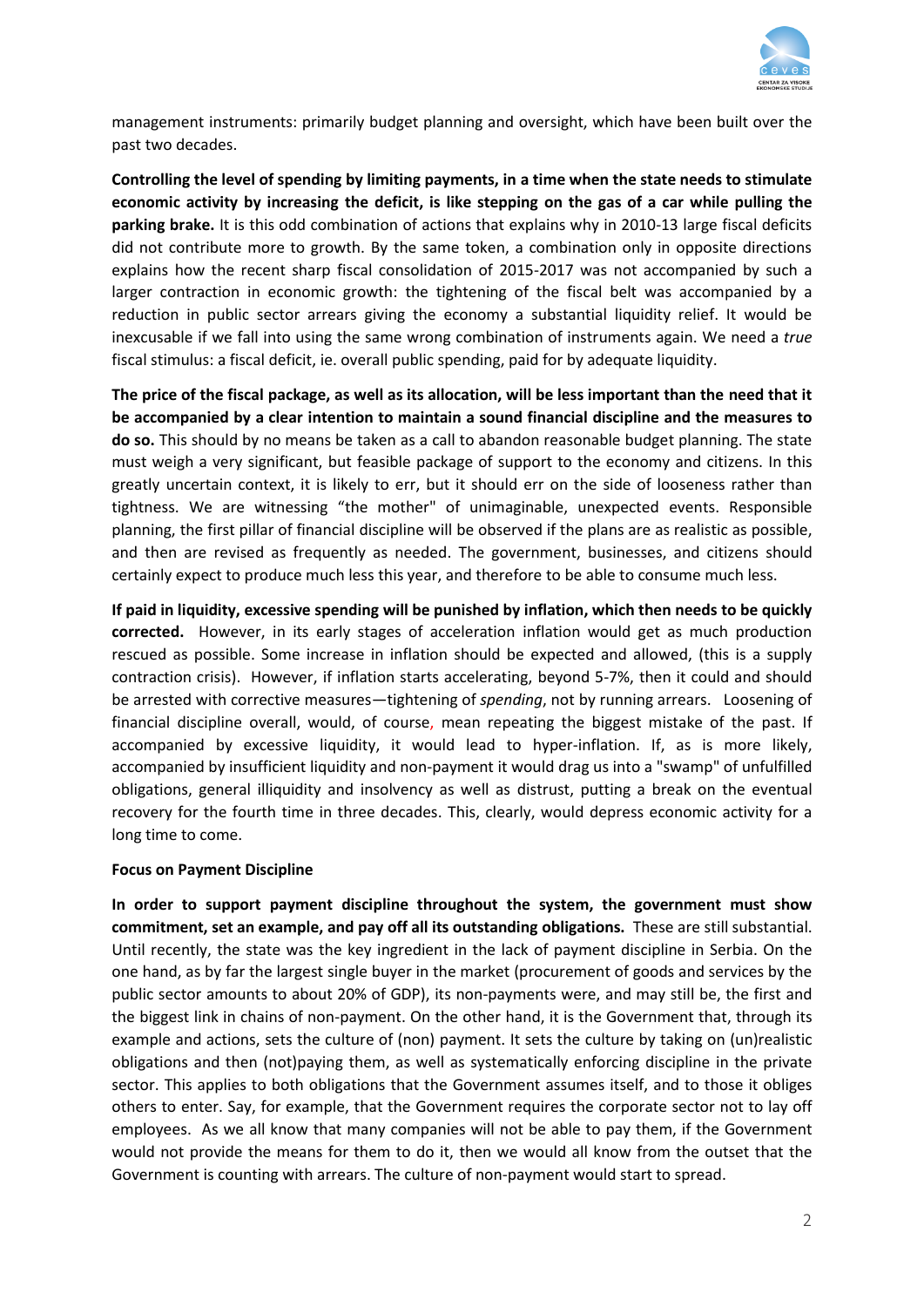

**Maintaining a steady flow of money into the economic system will require the state to cover the difference between planned and realized resources through borrowing on the financial markets** (in these circumstances, ultimately, with the central bank "printing money"), and not as was the case so far, by running arrears. Only thus will it extinguish the fire of illiquidity instead of stoking it with nonpayment. On the one hand, the deficit needs to be maintained at the desired level by strengthening budget discipline, i.e. through more realistic budget planning (and by revising plans when developments go in an unexpected direction). On the other hand, payments and / or injection of liquidity into the system must go smoothly. The "music has to keep going" while the government has to keep paying promptly for it.

**Realistic budgeting requires a systematic, not just political, disciplining of the public sector.** Politicians at the helm of the state, like all of their appointees as well as civil servants, should *believe* that they are to budget realistically and that their expenditures will be paid promptly. This requires the introduction of genuine professional *ex-ante* control of public budgets that will check the reality of planning. At first, politicians might think that they are at a loss because their discretionary influence on spending would be curtailed. However, they would soon discover that they can still steer spending through policies, while earning many points for successfully managing the crisis.

**As far as the private sector is concerned, the discipline of payment suffices to enforce financial discipline.** Until the culture is changed, payment discipline must be imposed, but it also has to be feasible. On the one hand, the prospect of enforced collection or bankruptcy, if credible, will force everyone to plan costs realistically and to pay for them. On the other hand, in situations just like the current one, the private sector needs to have access to enough liquidity to pay even when their plans will obviously have been missed.

## **Availability of Liquidity**

Securing enough liquidity, the third pillar of financial discipline, in general is the responsibility of the central bank. In these circumstances, it will also require that NBS's measures be strongly supported by the Government.

The NBS has already taken adequate earliest measures to ease the immediate pressure of debt servicing on the economy and citizens. As a first measure, a moratorium on debt payments was introduced. This has put pressure on banks' liquidity that the NBS has eased using favorable monetary and foreign exchange operations. Subsequent measures should contribute to the activation of the financial sector in support of the economy, especially the most affected ones. The problems are twofold in a crisis situation like the current. First, banks will need stronger incentives, as well as guarantees, to dare to issue new loans to most of their clients. It should be expected that tomorrow's package of measures lends support to short-term lending, with low, zero or even negative interest rates. Negative interest is a subsidy to a bank and / or even a business entity. In this case, it is not only about providing liquidity but also about financial assistance to the borrower. The package is likely to also include significant government guarantees for loans issued by banks during the crisis, especially to the hardest hit sectors.

However, the second problem is that **the above classic package of measures, aimed at enhancing liquidity through the financial system will not be enough for Serbia because its financial sector does not reach far or deep enough**. The financial markets are so-called "shallow"-reflected in the low ratio of total domestic credit to GDP. While in countries with developed financial markets it is common for it to be 90-140% of GDP, in Serbia it is around 50%. In the more advanced transition countries. it is generally above 70-75%. This means, on the one hand, that our businesses rely